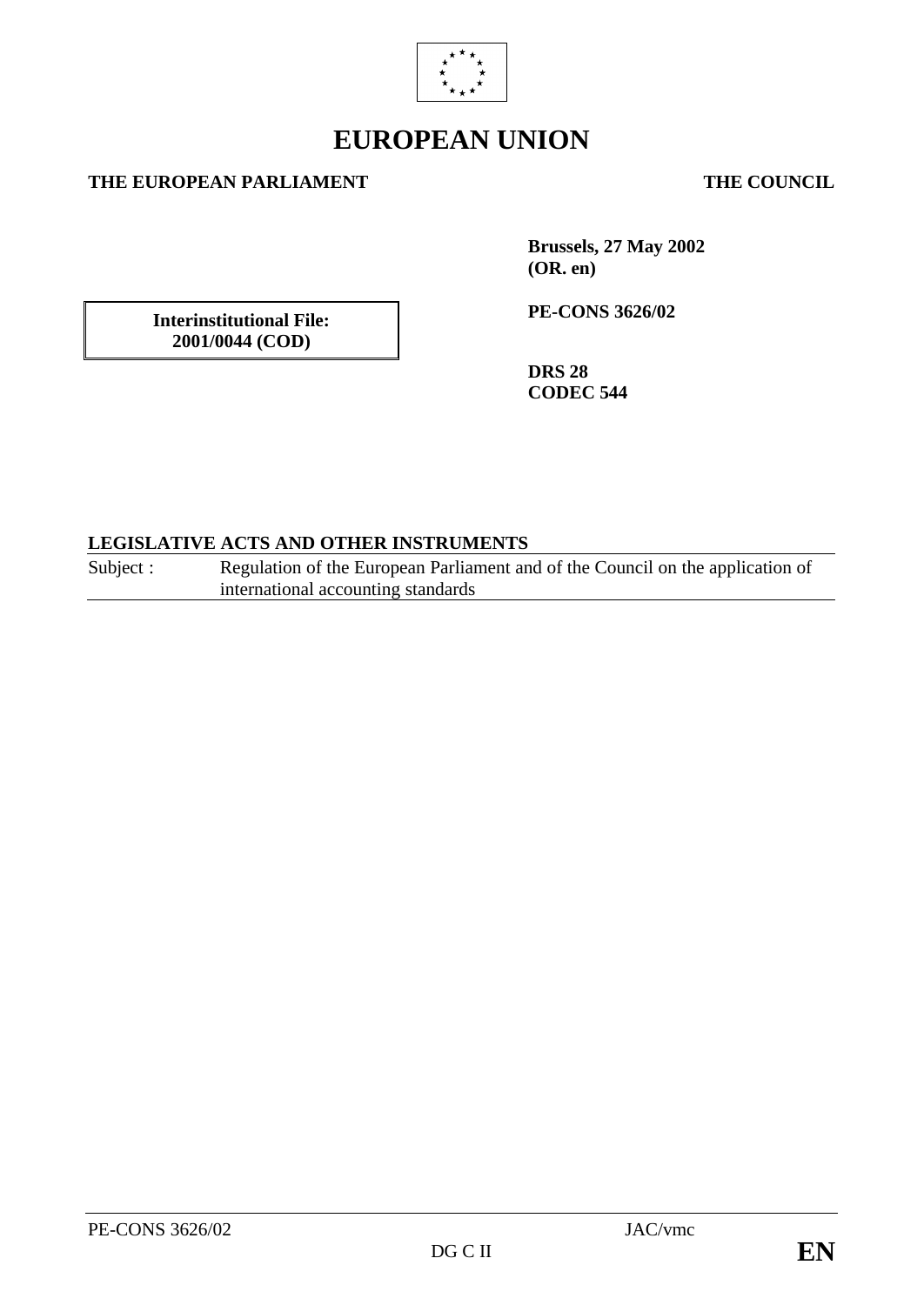# **REGULATION (EC) No /2002 OF THE EUROPEAN PARLIAMENT AND OF THE COUNCIL**

**of**

on the application of international accounting standards

#### THE EUROPEAN PARLIAMENT AND THE COUNCIL OF THE EUROPEAN UNION,

Having regard to the Treaty establishing the European Community, and in particular Article 95(1) thereof,

Having regard to the proposal from the Commission **<sup>1</sup>** ,

Having regard to the opinion of the Economic and Social Committee **<sup>2</sup>** ,

Acting in accordance with the procedure laid down in Article 251 of the Treaty **<sup>3</sup>** ,

 $\mathbf{1}$ <sup>1</sup> OJ C 154 E, 29.5.2001, p. 285.

<sup>&</sup>lt;sup>2</sup> OJ C 260, 17.9.2001, p. 86.

**<sup>3</sup>** Opinion of the European Parliament of 12 March 2002 (OJ C ) and Decision of the Council of .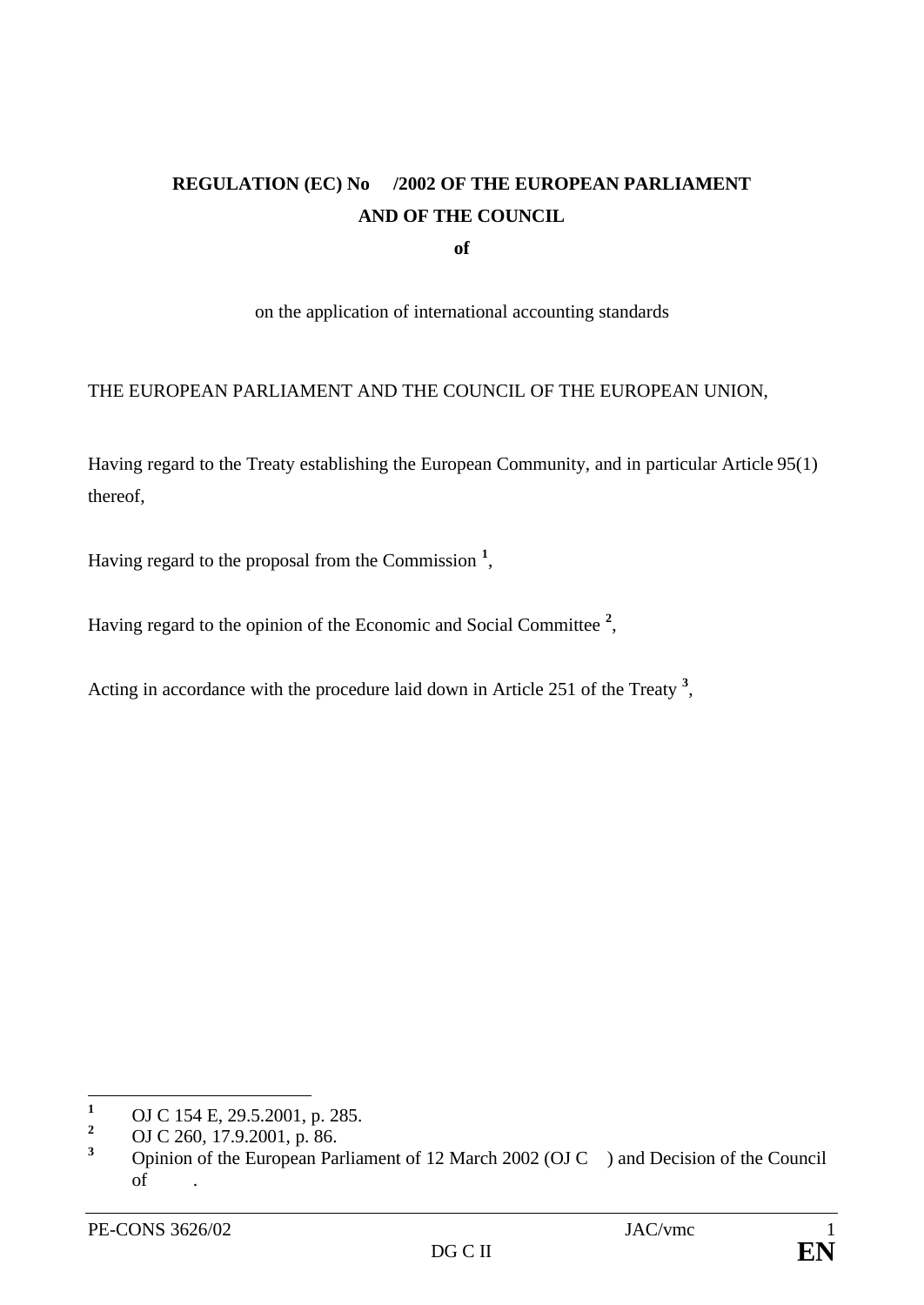#### Whereas:

- (1) The Lisbon European Council of 23-24 March 2000 emphasised the need to accelerate completion of the internal market for financial services, set the deadline of 2005 to implement the Commission's Financial Services Action Plan and urged that steps be taken to enhance the comparability of financial statements prepared by publicly traded companies.
- (2) In order to contribute to a better functioning of the internal market, publicly traded companies must be required to apply a single set of high quality international accounting standards for the preparation of their consolidated financial statements. Furthermore, it is important that the financial reporting standards applied by Community companies participating in financial markets are accepted internationally and are truly global standards. This implies an increasing convergence of accounting standards currently used internationally with the ultimate objective of achieving a single set of global accounting standards.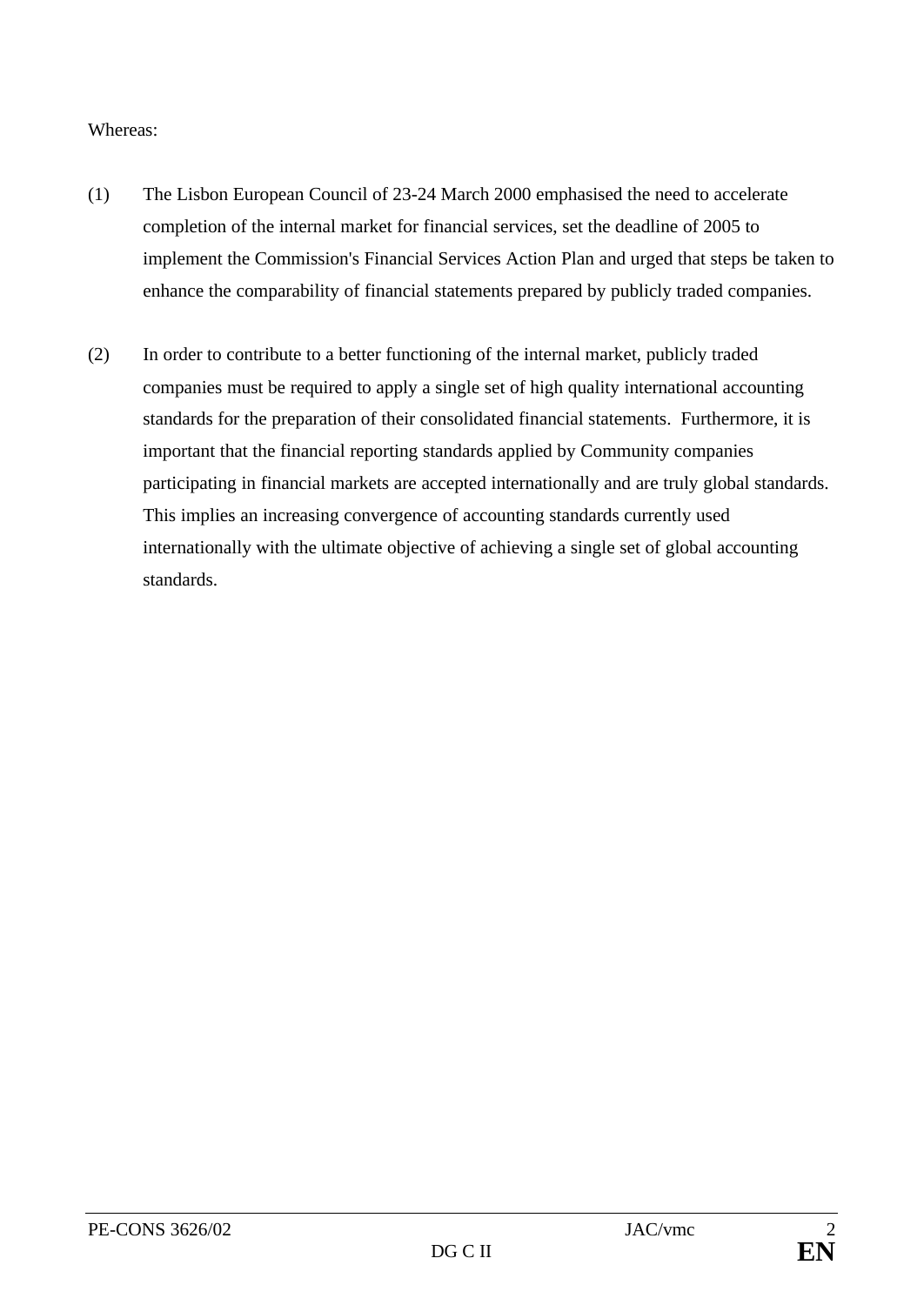- (3) Council Directive 78/660/EEC of 25 July 1978 on the annual accounts of certain types of companies **<sup>1</sup>** , Council Directive 83/349/EEC of 13 June 1983 on consolidated accounts **<sup>2</sup>** , Council Directive 86/635/EEC of 8 December 1986 on the annual accounts and consolidated accounts of banks and other financial institutions **<sup>3</sup>** and Council Directive 91/674/EEC on the annual accounts and consolidated accounts of insurance companies **<sup>4</sup>** are also addressed to publicly traded Community companies. The reporting requirements set out in these Directives cannot ensure the high level of transparency and comparability of financial reporting from all publicly traded Community companies which is a necessary condition for building an integrated capital market which operates effectively, smoothly and efficiently. It is therefore necessary to supplement the legal framework applicable to publicly traded companies.
- (4) This Regulation aims at contributing to the efficient and cost-effective functioning of the capital market. The protection of investors and the maintenance of confidence in the financial markets is also an important aspect of the completion of the internal market in this area. This Regulation reinforces the freedom of movement of capital in the internal market and helps to enable Community companies to compete on an equal footing for financial resources available in the Community capital markets, as well as in world capital markets.

 $\mathbf{1}$ **<sup>1</sup>** OJ L 222, 14.8.1978, p. 11. Directive as last amended by European Parliament and Council Directive 2001/65/EC (OJ L 283, 27.10.2001, p. 28).

**<sup>2</sup>** OJ L 193, 18.7.1983, p. 1. Directive as last amended by European Parliament and Council Directive 2001/65/EC.

**<sup>3</sup>** OJ L 372, 31.12.1986, p. 1. Directive as last amended by European Parliament and Council Directive 2001/65/EC.

**<sup>4</sup>** OJ L 374, 31.12.1991, p. 7.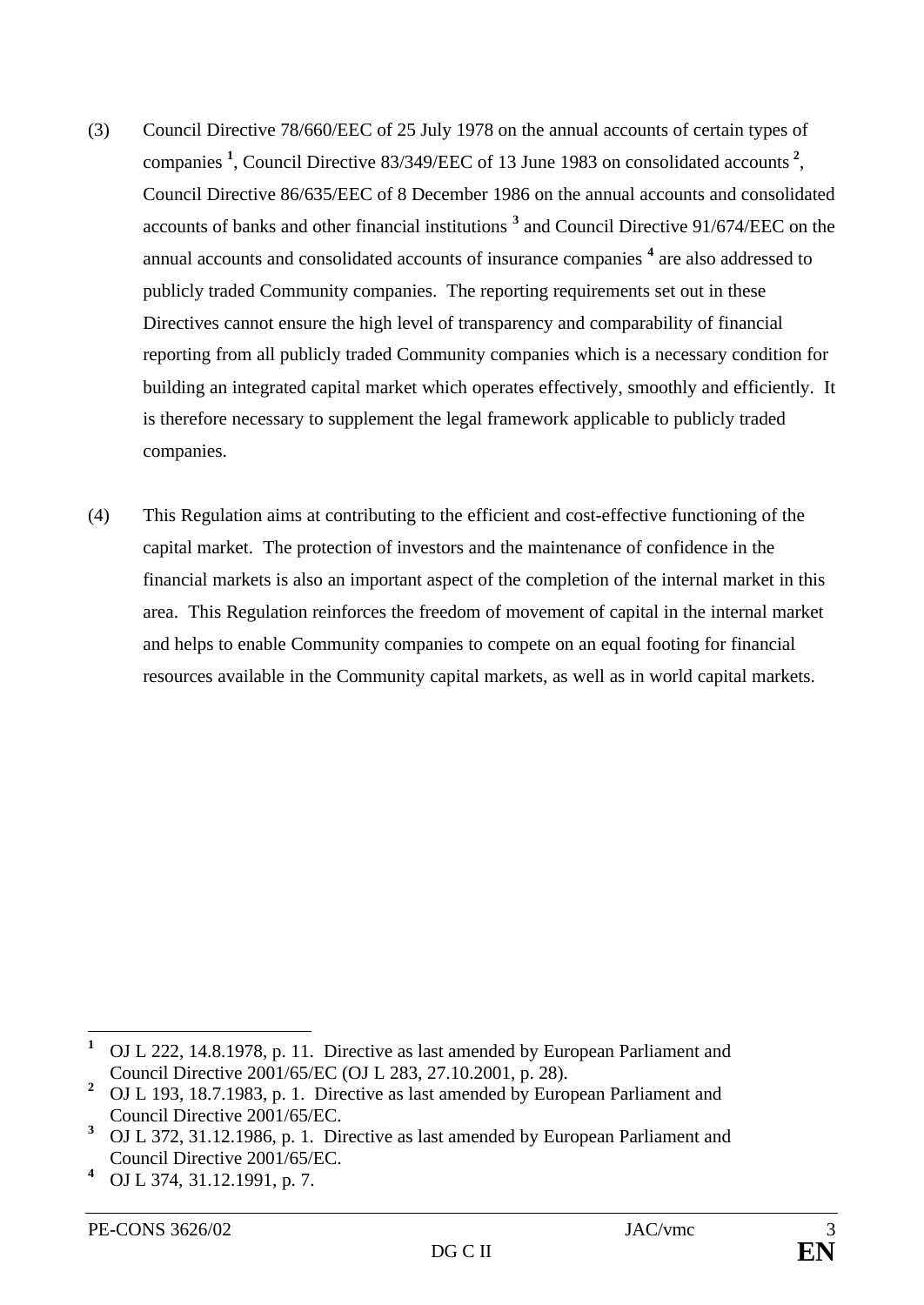- (5) It is important for the competitiveness of Community capital markets to achieve convergence of the standards used in Europe for preparing financial statements, with international accounting standards that can be used globally, for cross-border transactions or listing anywhere in the world.
- (6) On 13 June 2000, the Commission published its Communication on "EU Financial Reporting Strategy: the way forward" in which it was proposed that all publicly traded Community companies prepare their consolidated financial statements in accordance with one single set of accounting standards, namely International Accounting Standards (IAS), at the latest by 2005.
- (7) International Accounting Standards (IASs) are developed by the International Accounting Standards Committee (IASC), whose purpose is to develop a single set of global accounting standards. Further to the restructuring of the IASC, the new Board on 1 April 2001, as one of its first decisions, renamed the IASC as the International Accounting Standards Board (IASB) and, as far as future international accounting standards are concerned, renamed IAS as International Financial Reporting Standards (IFRS). These standards should, wherever possible and provided that they ensure a high degree of transparency and comparability for financial reporting in the Community, be made obligatory for use by all publicly traded Community companies.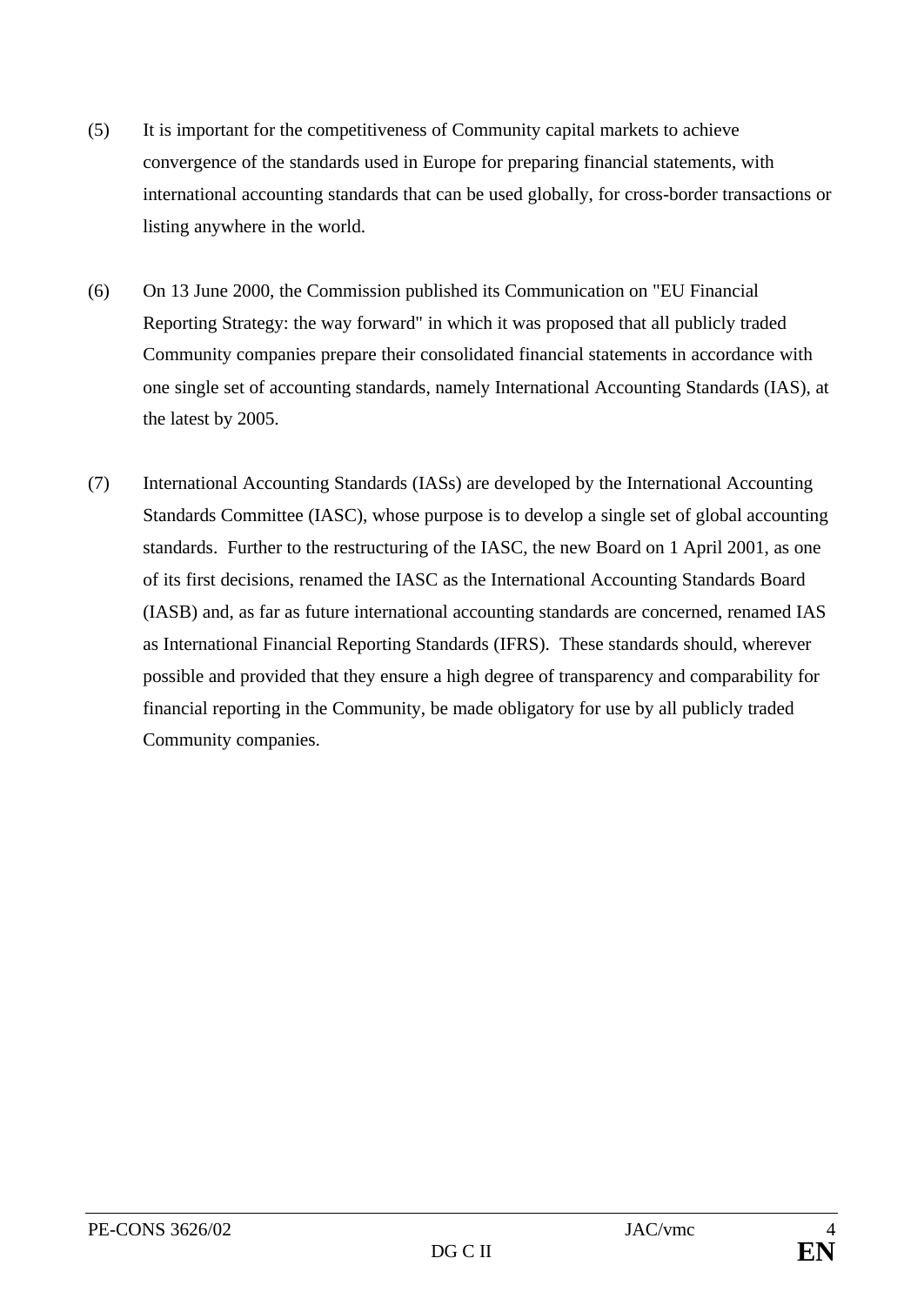- (8) The measures necessary for the implementation of this Regulation should be adopted in accordance with Council Decision 1999/468/EC of 28 June 1999 laying down the procedures for the exercise of implementing powers conferred on the Commission **<sup>1</sup>** and with due regard to the declaration made by the Commission in the European Parliament on 5 February 2002 concerning the implementation of financial services legislation.
- (9) To adopt an international accounting standard for application in the Community, it is necessary firstly that it meets the basic requirement of the aforementioned Council Directives, that is to say that its application results in a true and fair view of the financial position and performance of an enterprise – this principle being considered in the light of the said Council Directives without implying a strict conformity with each and every provision of those Directives; secondly that, in accordance with the conclusions of the Council of 17 July 2000, it is conducive to the European public good and lastly that it meets basic criteria as to the quality of information required for financial statements to be useful to users.
- (10) An accounting technical committee should provide support and expertise to the Commission in the assessment of international accounting standards.
- (11) The endorsement mechanism should act expeditiously on proposed international accounting standards and also be a means to deliberate, reflect and exchange information on international accounting standards among the main parties concerned, in particular national accounting standard setters, supervisors in the fields of securities, banking and insurance, central banks including the ECB, the accounting profession and users and preparers of accounts. The mechanism should be a means to foster common understanding of adopted international accounting standards in the Community.

 $\overline{a}$ 

**<sup>1</sup>** OJ L 184, 17.7.1999, p. 23.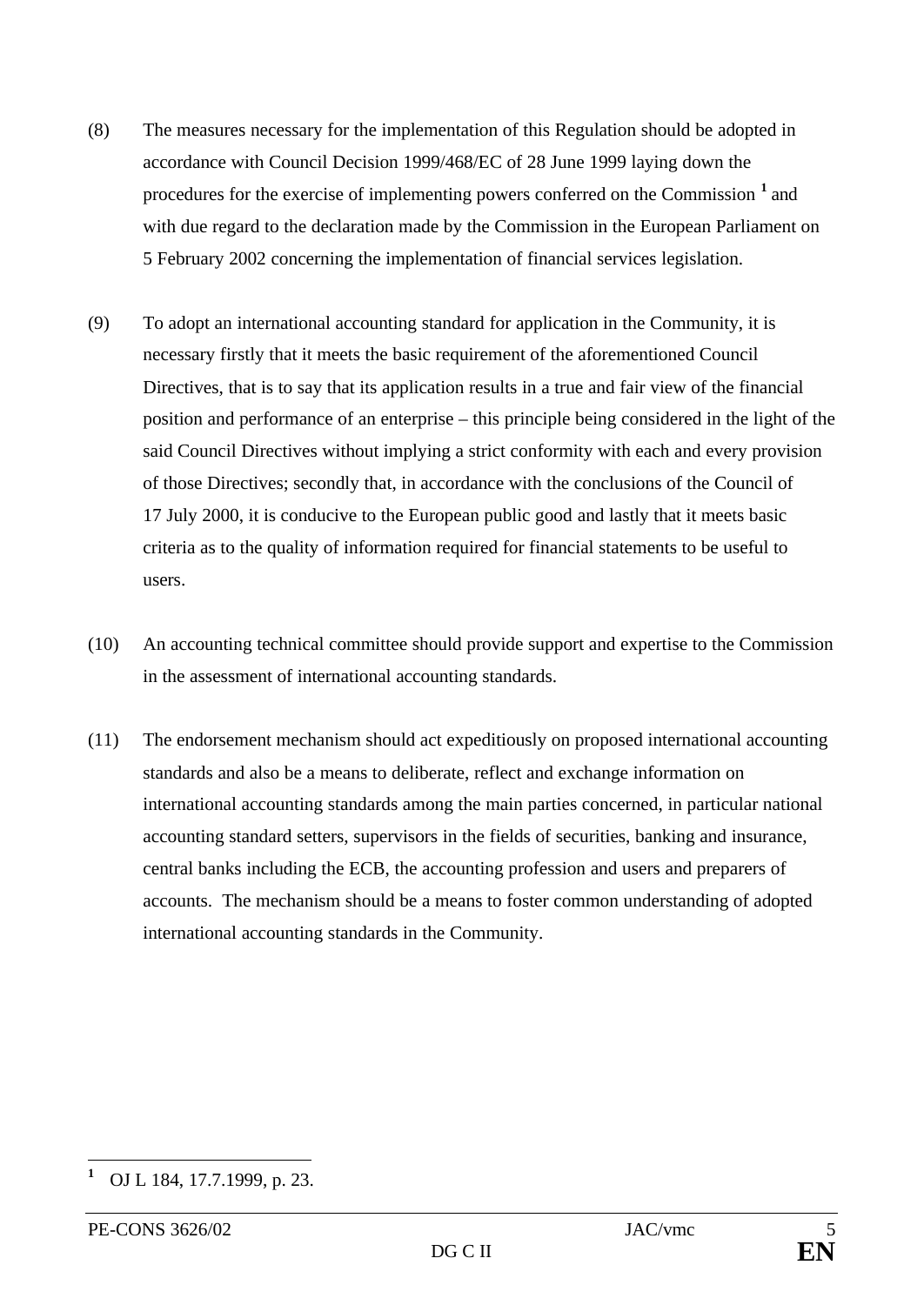- (12) In accordance with the principle of proportionality, the measures provided for in this Regulation, in requiring that a single set of international accounting standards be applied to publicly traded companies, are necessary to achieve the objective of contributing to the efficient and cost-effective functioning of Community capital markets and thereby to the completion of the internal market.
- (13) In accordance with the same principle, it is necessary, as regards annual accounts, to leave to Member States the option to permit or require publicly traded companies to prepare them in conformity with international accounting standards adopted in accordance with the procedure laid down in this Regulation. Member States may decide as well to extend this permission or this requirement to other companies as regards the preparation of their consolidated accounts and/or their annual accounts.
- (14) In order to facilitate an exchange of views and to allow Member States to coordinate their positions, the Commission should periodically inform the accounting regulatory committee about active projects, discussion papers, point outlines and exposure drafts issued by the IASB and about the consequential technical work of the accounting technical committee. It is also important that the accounting regulatory committee is informed at an early stage if the Commission intends not to propose to adopt an international accounting standard.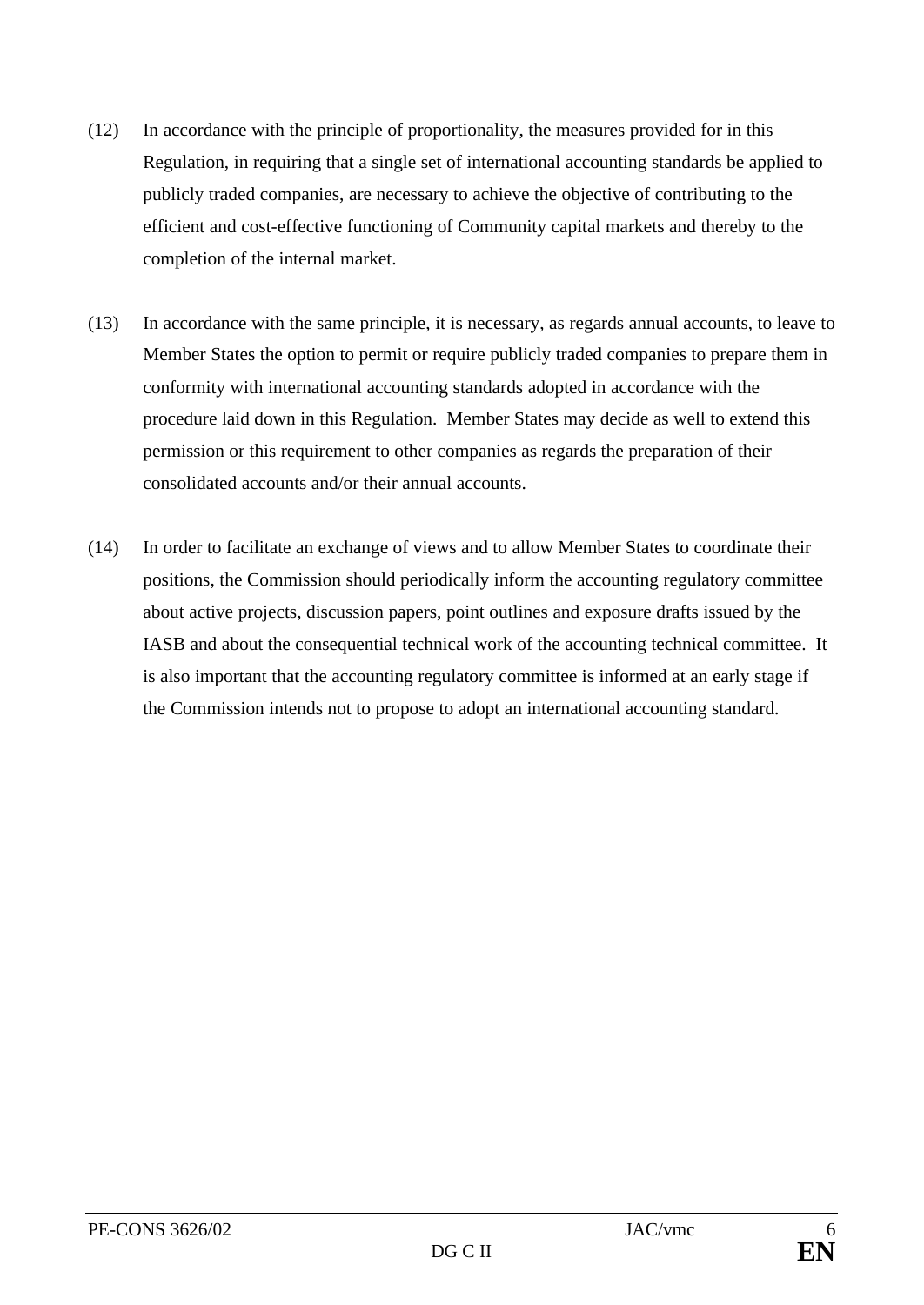- (15) In its deliberations on and in elaborating positions to be taken on documents and papers issued by the IASB in the process of developing international accounting standards (IFRS and SIC-IFRIC), the Commission should take into account the importance of avoiding competitive disadvantages for European companies operating in the global marketplace, and, to the maximum possible extent, the views expressed by the delegations in the Accounting Regulatory Committee. The Commission will be represented in constituent bodies of the IASB.
- (16) A proper and rigorous enforcement regime is key to underpinning investors' confidence in financial markets. Member States, by virtue of Article 10 of the Treaty, are required to take appropriate measures to ensure compliance with international accounting standards. The Commission intends to liaise with Member States, notably through the Committee of European Securities Regulators (CESR), to develop a common approach to enforcement.
- (17) Further, it is necessary to allow Member States to defer the application of certain provisions until 2007 for those companies publicly traded both in the Community and on a regulated third-country market which are already applying another set of internationally accepted standards as the primary basis for their consolidated accounts as well as for companies which have only publicly traded debt securities. It is nonetheless crucial that by 2007 at the latest a single set of global international accounting standards, the IAS, apply to all Community companies publicly traded on a Community regulated market.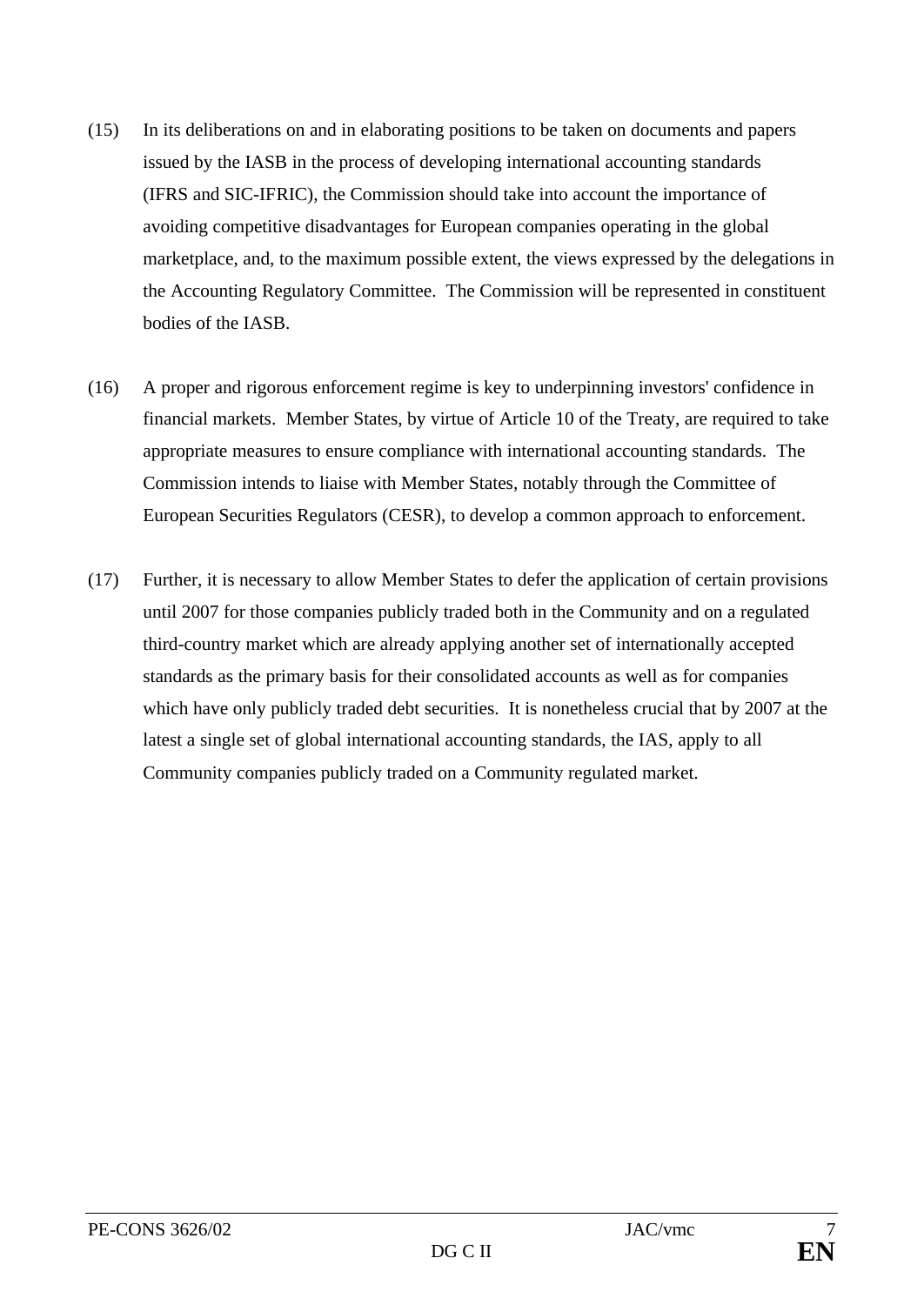(18) In order to allow Member States and companies to carry out the necessary adaptations to make the application of international accounting standards possible, it is necessary to apply certain provisions only in 2005. Appropriate provisions should be put in place for the first-time application of IAS by companies as a result of the entry into force of the present regulation. Such provisions should be drawn up at international level in order to ensure international recognition of the solutions adopted,

#### HAVE ADOPTED THIS REGULATION:

#### Article 1

#### Aim

This Regulation has as its objective the adoption and use of international accounting standards in the Community with a view to harmonising the financial information presented by the companies referred to in Article 4 in order to ensure a high degree of transparency and comparability of financial statements and hence an efficient functioning of the Community capital market and of the Internal Market.

# Article 2

# **Definitions**

For the purpose of this Regulation, "international accounting standards" shall mean International Accounting Standards (IAS), International Financial Reporting Standards (IFRS) and related Interpretations (SIC-IFRIC interpretations), subsequent amendments to those standards and related interpretations, future standards and related interpretations issued or adopted by the International Accounting Standards Board (IASB).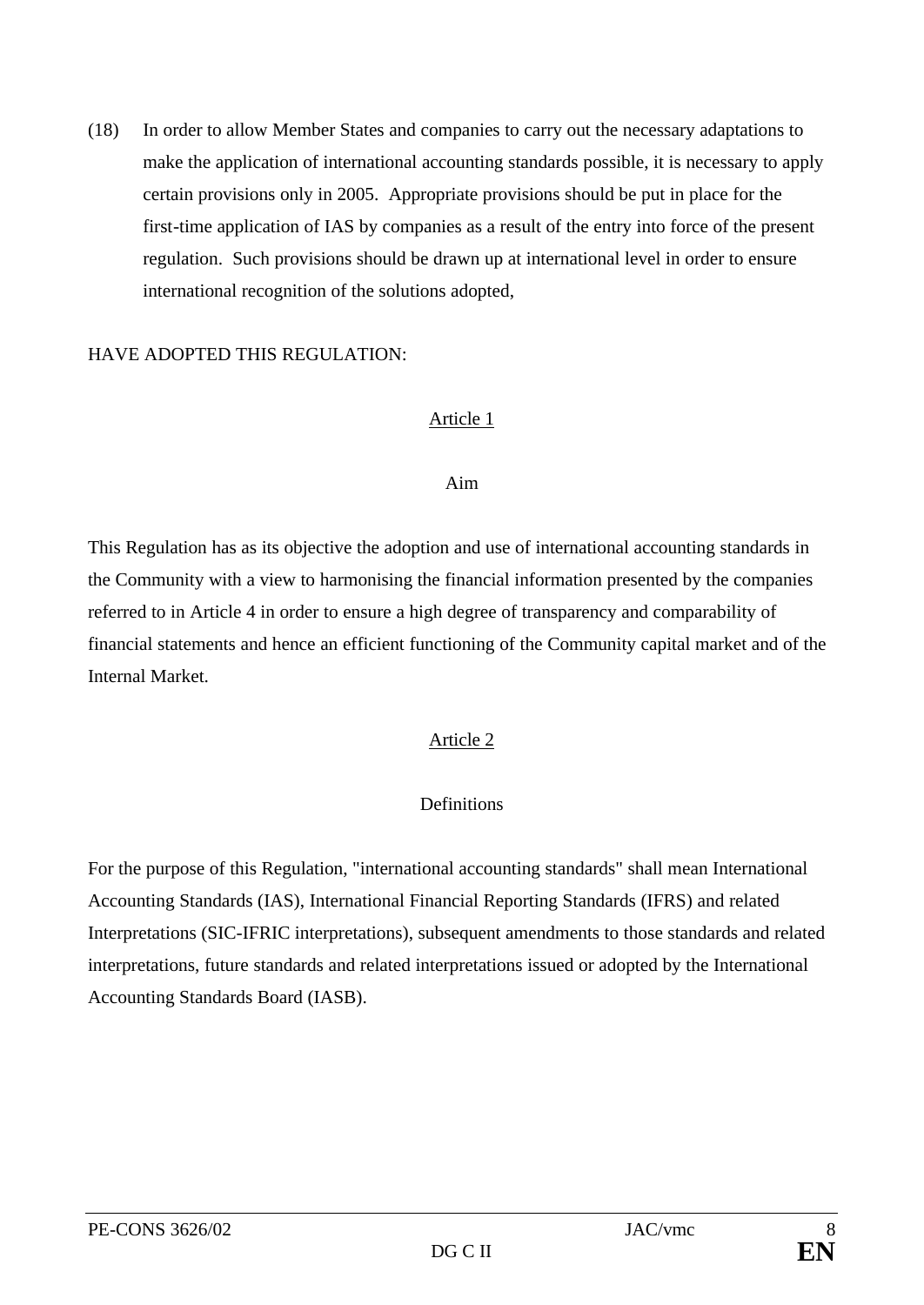# Adoption and use of international accounting standards

1. In accordance with the procedure laid down in Article 6(2), the Commission shall decide on the applicability within the Community of international accounting standards.

- 2. The international accounting standards can only be adopted if:
- they are not contrary to the principle set out in Article  $2(3)$  of Directive 78/660/EEC and in Article 16(3) of Directive 83/349/EEC and are conducive to the European public good and,
- they meet the criteria of understandability, relevance, reliability and comparability required of the financial information needed for making economic decisions and assessing the stewardship of management.

3. At the latest by 31 December 2002, the Commission shall, in accordance with the procedure laid down in Article 6(2), decide on the applicability within the Community of the international accounting standards in existence upon entry into force of this Regulation.

4. Adopted international accounting standards shall be published in full in each of the official languages of the Community, as a Commission regulation**,** in the Official Journal of the European Communities.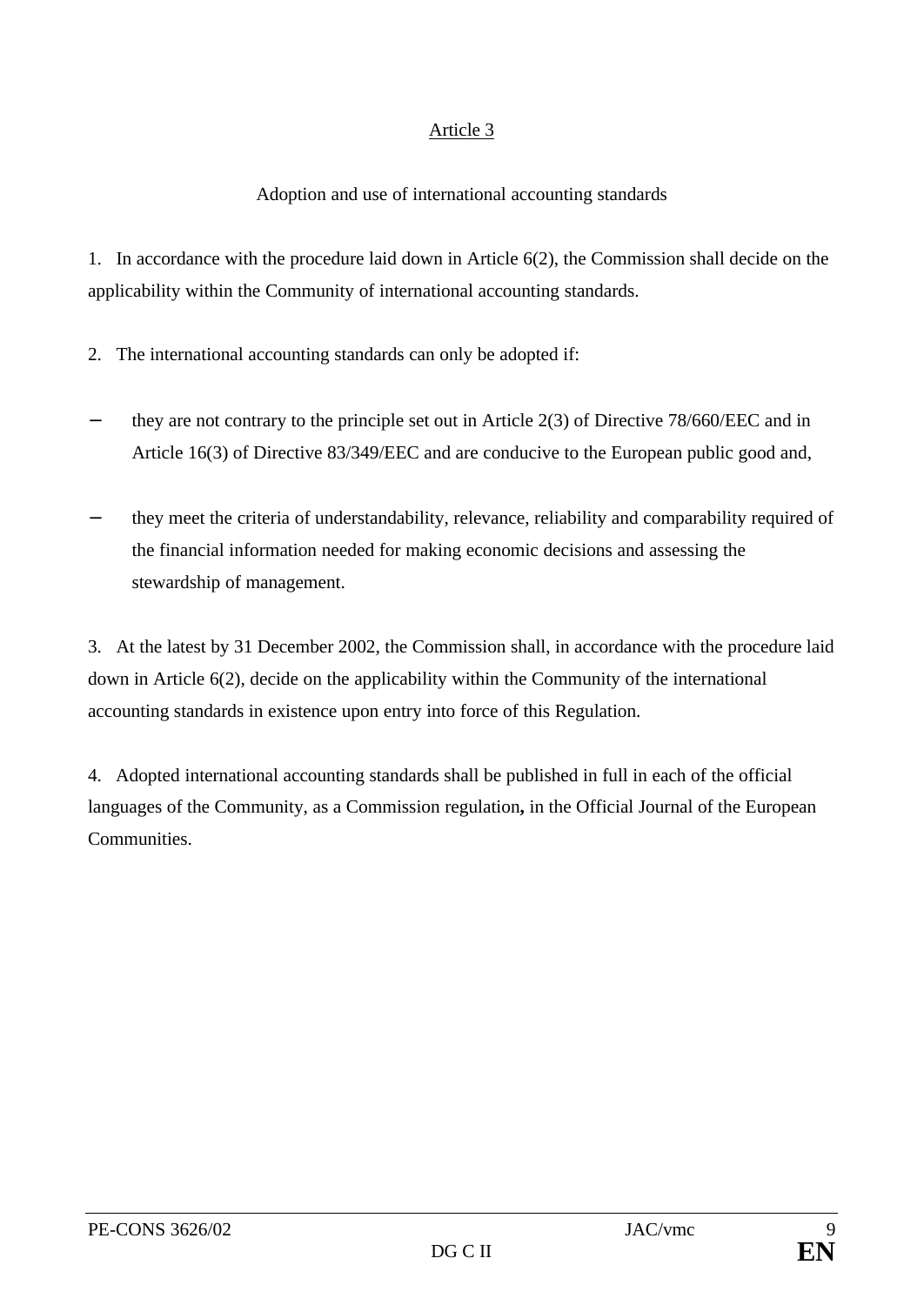# Consolidated accounts of publicly traded companies

For each financial year starting on or after 1 January 2005, companies governed by the law of a Member State shall prepare their consolidated accounts in conformity with the international accounting standards adopted in accordance with the procedure laid down in Article 6(2) if, at their balance sheet date, their securities are admitted to trading on a regulated market of any Member State within the meaning of Article 1(13) of Council Directive 93/22/EEC of 10 May 1993 on investment services in the securities field. **<sup>1</sup>**

# Article 5

Options in respect of annual accounts and of non publicly-traded companies

Member States may permit or require

- (a) the companies referred to in Article 4 to prepare their annual accounts,
- (b) companies other than those referred to in Article 4 to prepare their consolidated accounts and/or their annual accounts,

in conformity with the international accounting standards adopted in accordance with the procedure laid down in Article 6(2).

 $\mathbf{1}$ **<sup>1</sup>** OJ L 141, 11.6.1993, p. 27. Directive as last amended by European Parliament and Council Directive 2000/64/EC (OJ L 290, 17.11.2000, p. 27).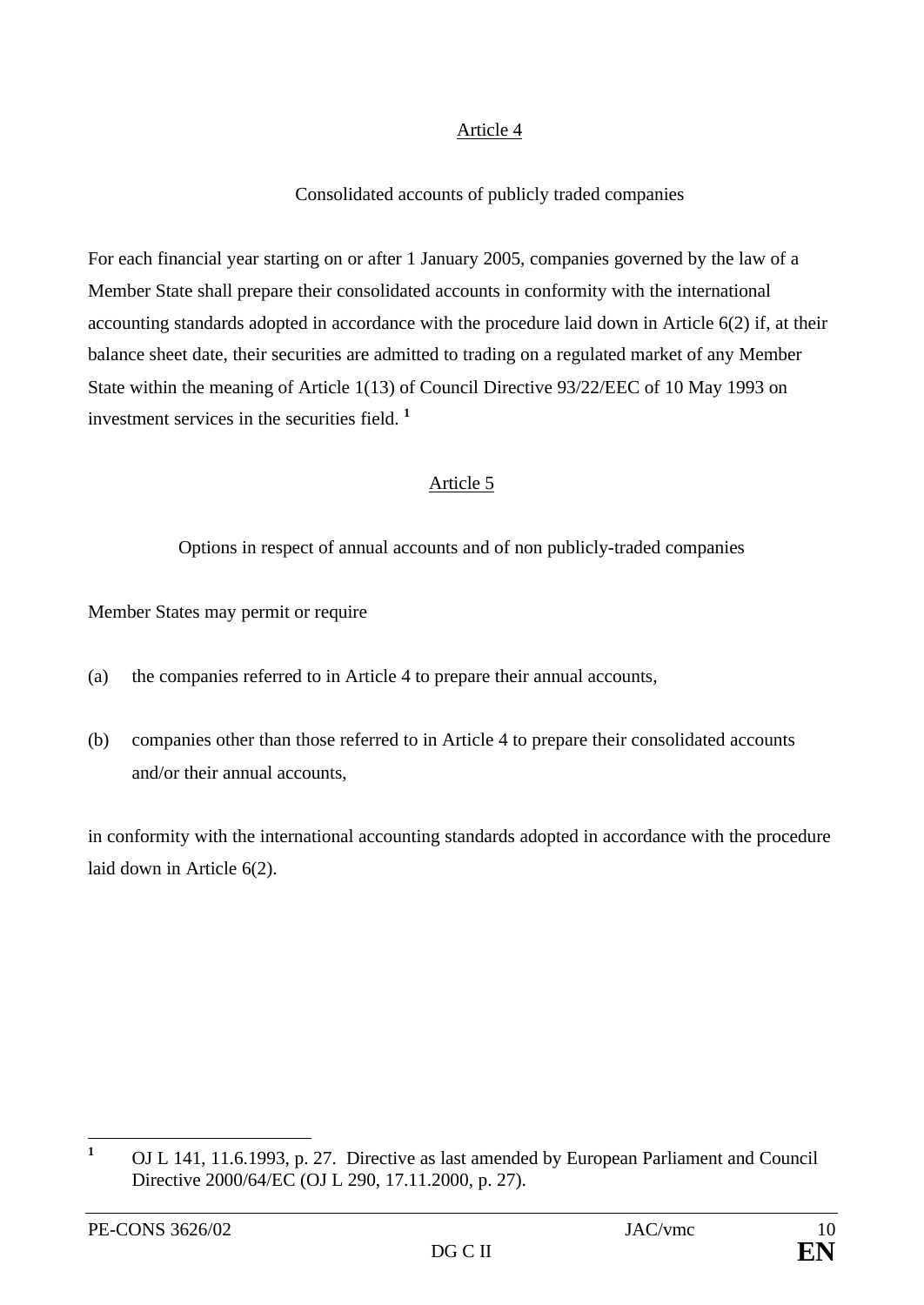#### Committee Procedure

1. The Commission shall be assisted by an accounting regulatory committee hereinafter referred to as "the Committee".

2. Where reference is made to this paragraph, Articles 5 and 7 of Decision 1999/468/EC shall apply, having regard to the provisions of Article 8 thereof.

The period laid down in Article 5(6) of Decision 1999/468/EC shall be set at three months.

3. The Committee shall adopt its rules of procedure.

# Article 7

# Reporting and coordination

1. The Commission shall liaise on a regular basis with the Committee about the status of active IASB projects and any related documents issued by the IASB in order to coordinate positions and to facilitate discussions concerning the adoption of standards that might result from these projects and documents.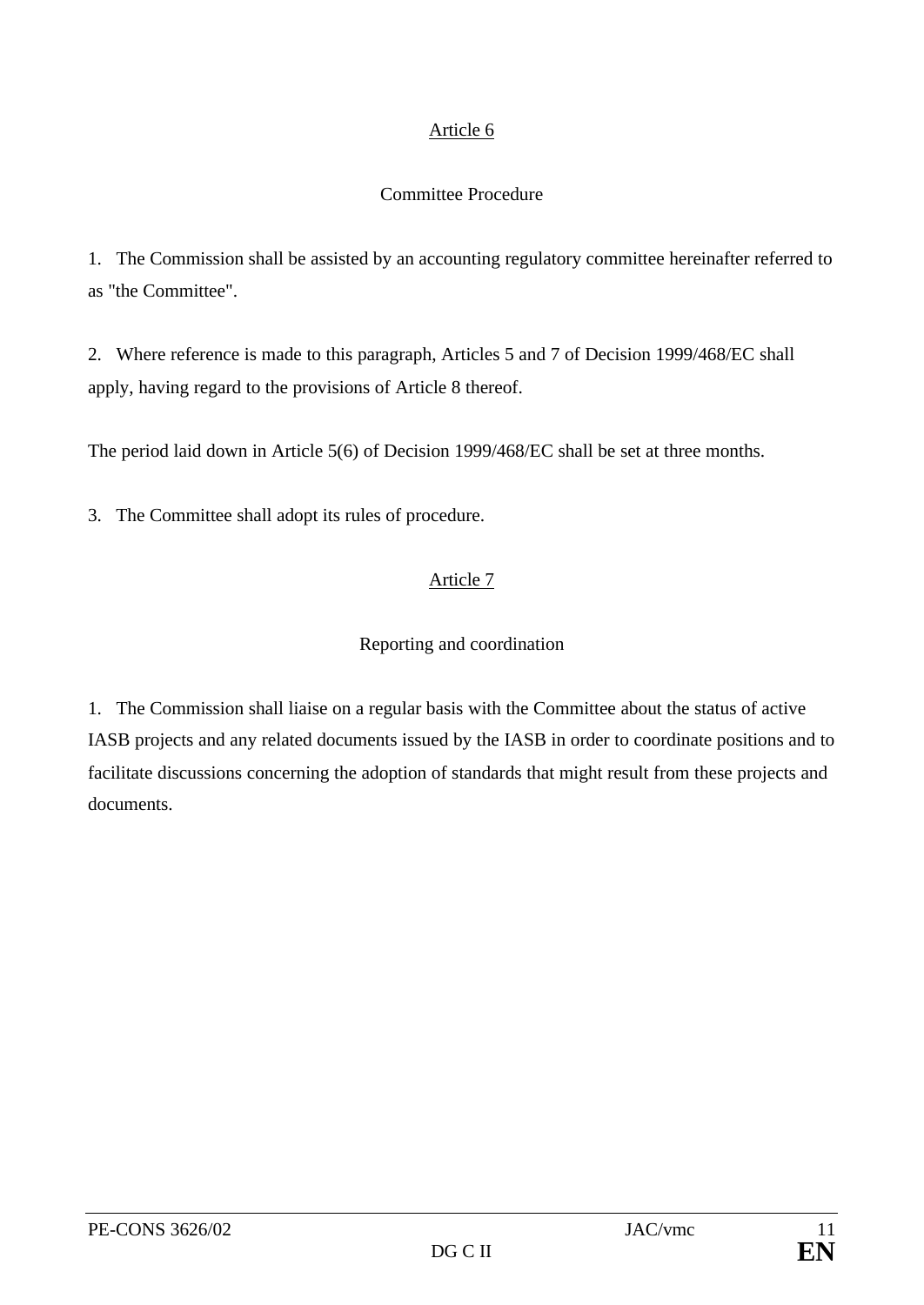2. The Commission shall duly report to the Committee in a timely manner if it intends not to propose the adoption of a standard.

# Article 8

# Notification

Where Member States take measures by virtue of Article 5, they shall immediately communicate these to the Commission and to other Member States.

# Article 9

# Transitional provisions

By way of derogation from Article 4, Member States may provide that the requirements of Article 4 shall only apply for each financial year starting on or after January 2007 to those companies:

- (a) whose debt securities only are admitted on a regulated market of any Member State within the meaning of Article 1(13) of Directive 93/22/EEC; or
- (b) whose securities are admitted to public trading in a non-member state and which, for that purpose, have been using internationally accepted standards since a financial year that started prior to the publication of this Regulation in the Official Journal of the European **Communities.**